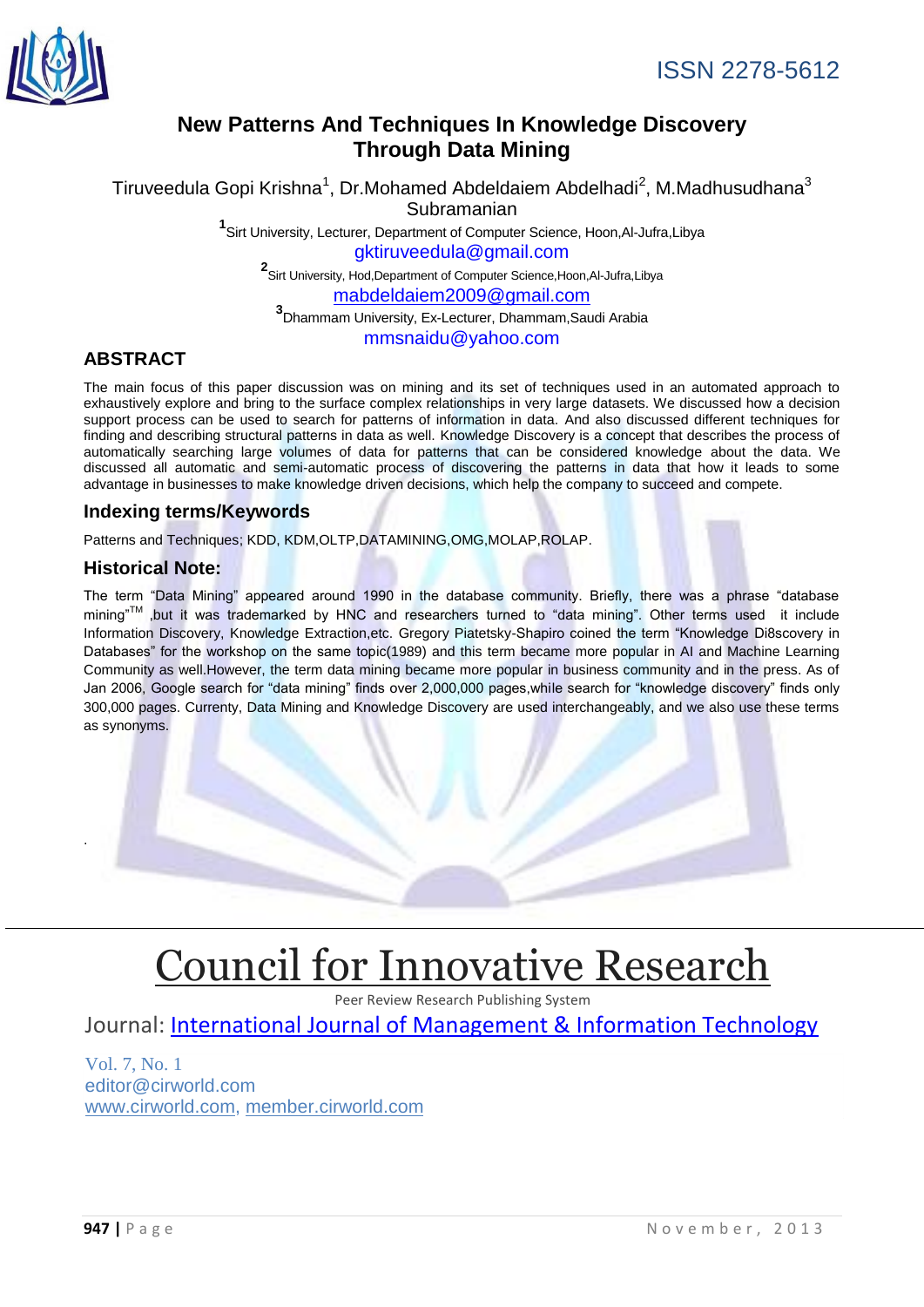

## **INTRODUCTION**

Knowledge Discovery is the process of deriving knowledge from the input data. Some forms of knowledge Discovery create abstractions of the input data. In some scenarios, the knowledge obtained through the process of knowledge Discovery becomes further data that can be used for continuous discovery. Knowledge Discovery is a complex topic that can be further categorized according to

- What kind of data is searched; and
- In what from is the result of the search represented.

Knowledge discovery is defined as "the non-trivial extraction of implicit, unknown, and potentially useful information from data". Under their conventions, the knowledge discovery process takes the raw results from data mining (the process of extracting trends or patterns from data) and carefully and accurately transforms them into useful and understandable information.

The most sophisticated definition is one according to Fayyad et al., where authors have determined that knowledge discovery in databases is interactive and iterative process with several steps and data mining is a part of this process. Process of KDD is defined as: The nontrivial process of identifying valid, novel, potentially useful, understandable patterns in data.

The terms of above definition are explained as follows:-

#### **Pattern**

- Models or structure in data (traditional sense)
- Expression in some language describing a subset of the data or a model applicable to that subset (data comprises as set of facts)

#### **Process**

- Implies there are many steps repeated in multiple iterations
- Nontrivial (process)
- It must involve search for structure, models, patterns, or parameters

#### **Valid**

• Discovered patterns should be valid for new data with some degree of certainty

#### **Novel**

As least to the system and preferably to the user

#### **Potentially useful**

• For the user or task

#### **Understandable patterns in data**

• Discovered pattern should be understandable if not immediately, then after some post processing.

#### **1. KDD PROCESS**

According to definition above, the KDD is an interactive and iterative process. The first two steps of the KDD process, namely task discovery and data discovery, produce the first input (goal of the KDD process). The next steps in the KDD process are data cleaning, model development, data analysis and output generation.

**a) Task Discovery is one of first step of KDD.** Client has to state the problem or goal, which often seems to be clear. Further investigations recommended such as to get acquainted with customer's organization after spending some time at the place and to sift through the raw data (to understand its form, content, organizational role and sources of data). Then the real goal of the discovery will be found.

**b) Data Discovery is complementary to step of task discovery**. In the step of data discovery, we have to decide whether quality of data is satisfactory for the goal (what data does or does not cover.

**c) Domain Model plays an important role in the KDD process**, thought it often remains in the mind of the expert. A data dictionary, integrity constraints and various forms of metadata from the DBMS can possibly contribute to retrieval of the background knowledge for the KDD purposes as well as some analysis techniques. Those can take advantage of formally represented knowledge when fitting data to a model (for example ML techniques such as explanation-based learning integrated with inductive learning techniques).

**d) Data Cleaning is** often necessary though it may happen that something removed by cleaning can be indicator of some interesting domain phenomenon (outlier or key data point?). Analyst's background knowledge is crucial in data cleaning provided by comparison of multiple sources. Other way is to clean data before loaded into database by editing procedures. Recently, the data for KDD are coming from data warehouses which contain data already cleaned on some way.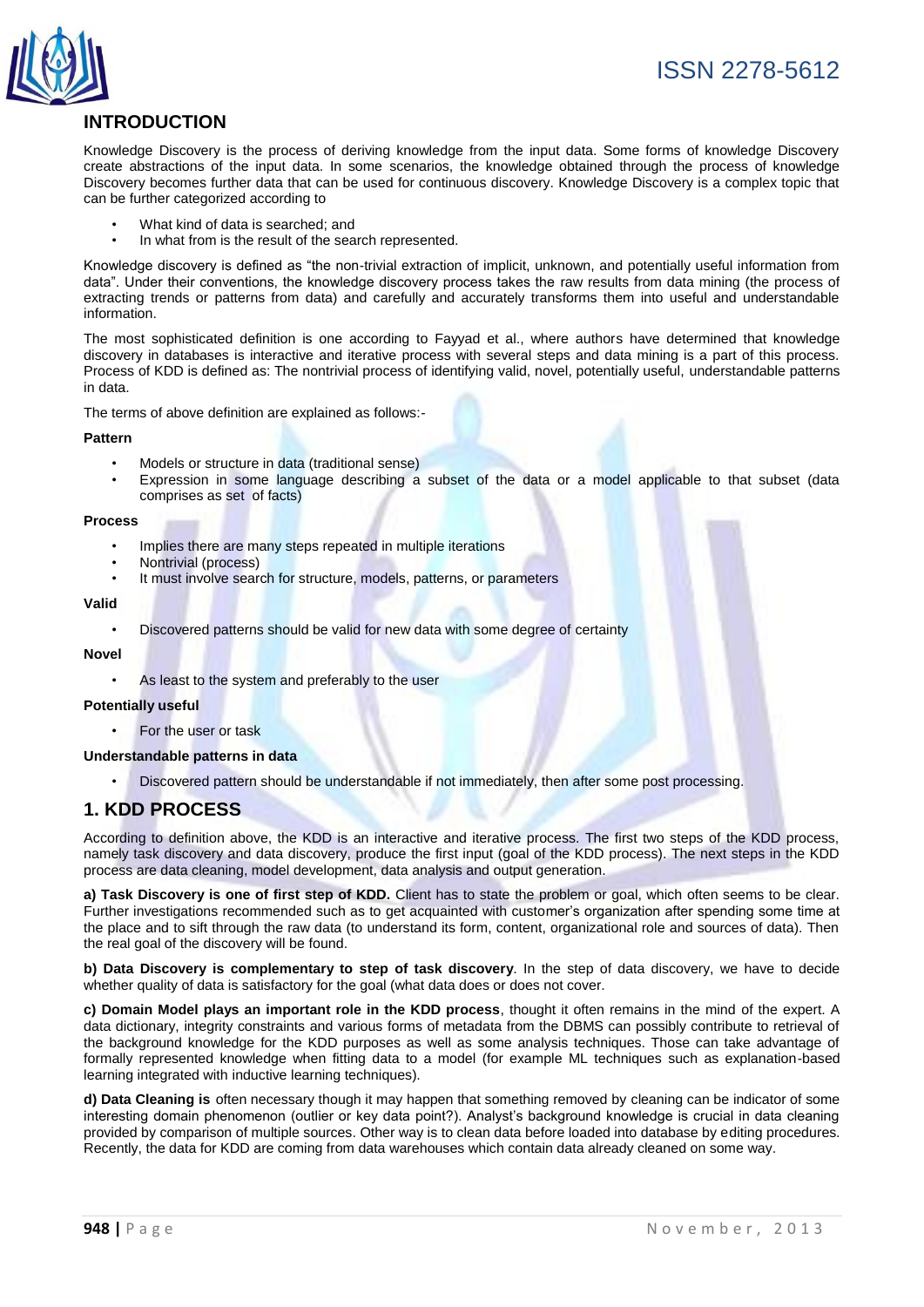

**e) Model Development is** an important phase of KDD that must precede actual analysis of the data. Interaction with the data leads analysts to formation of hypothesis (it is often based on experience and background knowledge).Sub-process of model development are:

- Data segmentation (unsupervised learning techniques, for example clustering);
- Model selection (choosing the best type of model after exploring several different types);
- Parameter selection (parameters of chosen model).

**f) Data Analysis is** in general an ambition to understand why certain groups of entities are behaving on the way they do, it is search for laws or rules of such behaviour. As first should be analyzed those parts where such a groups are already identified. Sub-process in data analysis are:

- Model specification-some formalism is used to denote specific model:
- Model fitting-when necessary the specific parameters are determined (in some cases the model is independent from data in other cases the model has to be fitted to training data);
- Evaluation-model is evaluated against the data;

Model refinement- model is refined in interactions according to the evaluation results.

As mentioned above the model development and data analysis are complementary so it often leads to oscillation between those two steps.

**g) Output Generation** output can be in various forms. The simplest form is a report with analysis results. The other, more complicated forms are graphs or in some cases it is describable to obtain action descriptions which might be taken directly outputs. Or there should be a monitor as the output, which should trigger an alarm or action under some certain condition. Output requirements might determine task of designed KDD application.

## **2. KDD TECHNIQUES**

Learning algorithms are an integral part of KDD. Learning techniques may be supervised or unsupervised. In general, supervised learning techniques enjoy a better success rate as defined in terms of usefulness of discovered knowledge. According to, learning algorithms are complex and generally considered the hardest part of any KDD technique. Machine discovery is one of the earliest fields that have contributed to KDD while machine discovery relies solely on an autonomous approach to information discovery; KDD typically combines automated approaches with human interaction to assure accurate, useful, and understandable results.There are many different approaches that are classified as KDD techniques. There are quantitative approaches, such as the probabilistic and statistical approaches. There are approaches that utilize visualization techniques. There are classification, approaches such as Bayesian classification, inductive logic, data cleaning pattern discovery, and decision tree analysis, genetic algorithms, neural networks, and hybrid approaches that combine two or more techniques. Because of the ways that these techniques can be used and combined, there is a lack of agreement on how these techniques should be categorized. For example, the Bayesian approach may be logically grouped with probabilistic approaches, classification approaches, or visualization approaches. For the sake of organization, each approach described here is included in the group that it seemed to fit best. However, this selection is to intend to imply a strict categorization. The major techniques are explained below:

- a) **Probabilistic Approach-** This family of KDD techniques utilizes graphical representation models to compare different knowledge representations. These models are based on probabilities and data independencies. They are useful for application involving uncertainty and applications structured such that a probability may be assigned to each "outcome" or bit of discovered knowledge. Probabilistic techniques may be used in diagnostic systems and in planning and control, systems. Automated probabilistic tools are available both commercially and in the public domain.
- b) **Statistical Approach-** The Statistical approach uses rule discovery and is based on data relationships. An "inductive learning algorithm can automatically select useful join paths and attributes to construct rules from a database with many relations". This type of induction is used to generalize patterns in the data and to construct rules from the noted patterns. Online Analytical Processing (OLAP) is an example of a statistically-oriented approach. Automated statistical tools are available both commercial and in the public domain. An example of a statistical application is determining that all transactions in a sales database that start with a specified transactions in the database only 60% are cash sales. Therefore, the system may accurately conclude that 40% are collectibles.
- c) **Classification Approach-** Classification is probably the oldest and most widely-used of all the KDD approaches. This approach groups data according to similarities or classes. There are many types of classification techniques and numerous automated tools available.
- d) **Bayesian Approach to KDD** "is a graphical model that uses exclusively to form a directed acyclic graph". Although the Bayesian approach uses probabilities and a graphical means of representation, it is also considered a type of classification. Bayesian networks are typically used when the uncertainty associated with an outcome can be expressed in terms of a probability. This approach relies on encoded domain knowledge and has been used for diagnostic systems. Other pattern recognition applications, including the Hidden Markov Model, can be modeled using a Bayesian approach. Automated tools are available both commercially and in the public domain.
- e) **Pattern Discovery and Data Cleaning is** another type of classification that systematically reduces a large database to a few pertinent and informative records. If redundant and uninteresting data is eliminated, the task of discovering patterns in the data is simplified. This approach works on the premise of the old adage, "less is more". The pattern discovery and data cleaning techniques are useful for reducing enormous volumes of application data, such as those encountered when analyzing automated sensor recordings. Once the sensor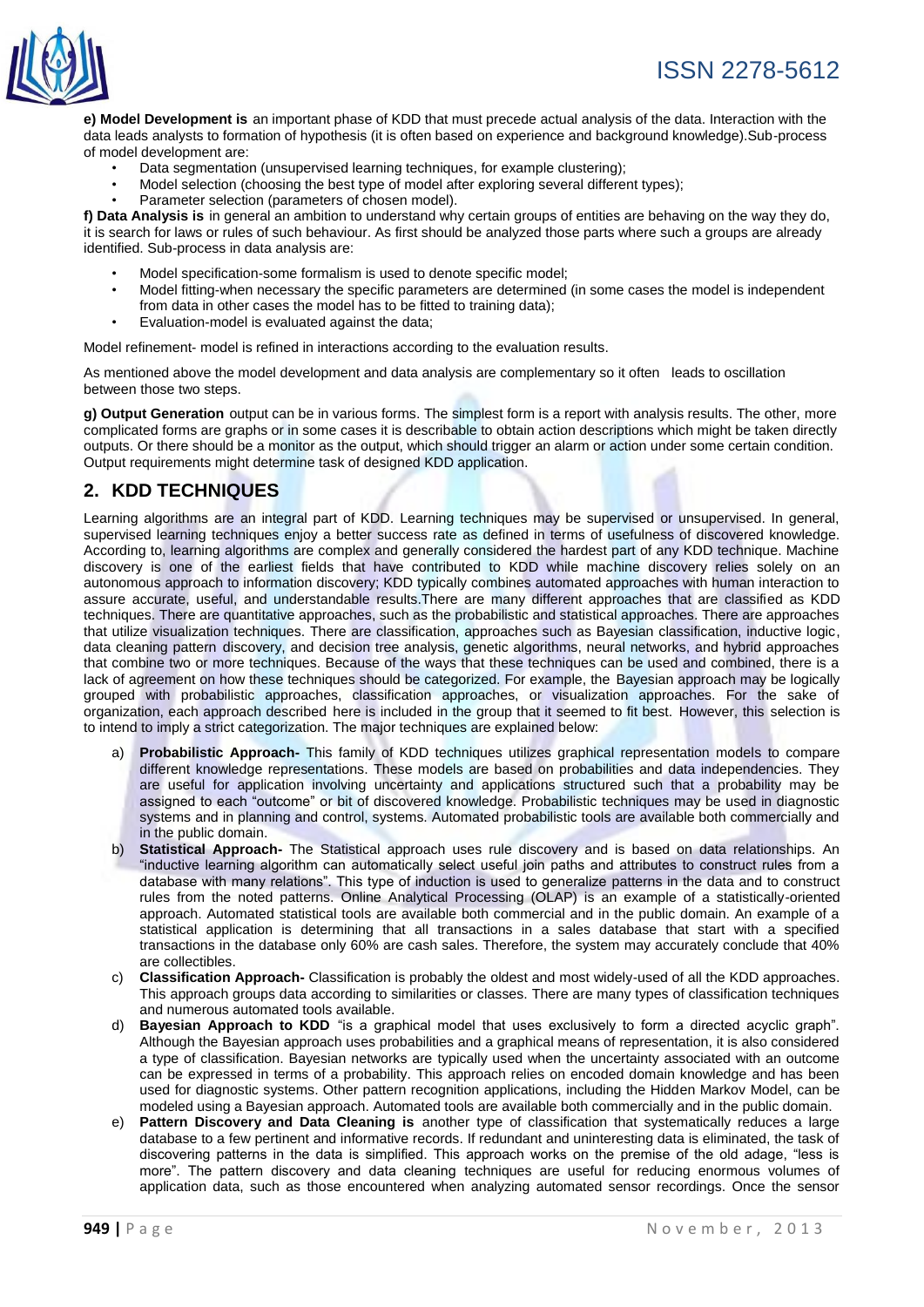

readings are reduced to a manageable size using a data cleaning technique, the patterns in the data may be more easily recognized. Automated tools using these techniques are available both commercially and in the public domain. The Decision Tree Approach uses production rules, builds a directed graph based on data premises, and classifies data according to its attributes. This methods requires the data classes are discrete and predefined. The [primary use of this approach is for predictive models that may be appropriate for either classification of regression techniques. Tools for decision tree analysis are available commercially and in the public domain.

- f) **Deviation and Trend Analysis-** Pattern detection by filtering important trends is the basis for this KDD approach. Deviation and trend analysis techniques are normally applied to temporal databases. A good application for this type of KDD is the analysis of traffic on large telecommunications network. AT&T used such a system to locate and identify circuits that exhibit deviation (faulty behaviour). The sheer volume of data requiring analysis makes an automated technique imperative. Tr4end-type analysis might also prove useful for astronomical and oceanographic data, as they are time-based and voluminous. Public domain tools are available for this approach.
- **g) Other Approaches-** Neural Networks may be used as a method of knowledge discovery. Neural networks are particularly useful for pattern recognition and are sometimes grouped with the classification approaches. There are tools available in the public domain and commercially. Genetic algorithms, also used for classification are similar to neural networks although they are typically considered more powerful. There are tools for the genetic approach available commercially. A hybrid approach to KDD combines more than one approach and is also – called a multipara- dogmatic approach. Although implementation may be more difficult, hybrid tools are able to combine the strengths of various approaches. Some of the comm. Only used methods combine visualization techniques, induction, neural networks, and rule-0base3d systems to achieve the desired knowledge discovery. Deductive databases and genetic algorithms have also been used in hybrids approaches. There are hybrid tools available commercially and in the public domain.

### **3. Knowledge Discovery Metamodel**

Knowledge Discovery Metamodel (KDM) is publicly available specification from the Object Management Group (OMG). KDM is a common intermediate representation for existing software systems and their operating environments that defines common metadata required for deep semantic integration of Application Lifecycle management tools. KDM was designed as the OMG's foundation for software modernization, IT portfolio management and software assurance. KDM uses OMG's Meta-Object facility to define an XMI interchange format between tools that work with existing software as well as an abstract interface (API) for the next generation assurance and modernization tools. KDM standardizes existing approaches to knowledge discovery in software engineering artifacts, also known as software mining. The goal of KDM is to ensure interoperability between tools for maintenance, evolution, assessment and modernization. KDM is defined as a Metamodel that can be also viewed as ontology for describing the key aspects of knowledge related to the various facets of enterprise software. KDM support means investment into the KDM ecosystem a growing open-standard based cohesive community of tool vendors, service providers, and commercial components. KDM represents entire enterprise software systems, not just code. KDM is a wide spectrum entity-relationship representation for describing existing software. KDM represents structural and behaviour elements of existing software systems. The key concept of KDM is a container: an entity that owns other entities. This allows KDM to represent existing systems at various degrees of granularity. KDM defines precise semantic foundation for representing behaviour, the so-called micro-KDM. It provides a high-fidelity intermediate representation which can be used, for example, for performing static analysis of existing software systems. Micro-KDM is similar in purpose to a Virtual machine for KDM, although KDM is not an executable model, or a constraint model, but a representation of existing artifacts for analysis purposes. KDM facilities incremental analysis of existing software systems, where the initial KDM representations is analyzed and more pieces of knowledge are extracted and made explicit as KDM to KDM transformation performed entirely within the KDM technology space. The steps of the knowledge extraction process can be performed by tools, and may involve the analyst. KDM is the uniform language-and platform-independent representation. Its extensibility mechanism allows addition of domain-, application and implementation-specific knowledge.

- a) **Infrastructure Layer-** The KDM Infrastructure Layer consists of the Core, KDM, and Source packages which provide a small common core for all other packages, the inventory model of the artifacts of the existing system and full traceability between the meta-model elements as links back to the source code of the artifacts, as well as the uniform extensibility mechanism. The Core package determines several of patterns that are reused by other KDM packages. Although KDM is a meta-model that uses Meta-Object facility there is an alignment between the KDM Core and Resource Description Framework (RDF).
- b) **Program Elements Layer-** The program Elements layer consists of the Code and Action packages. The Code package represents programming elements as determined by programming languages, for example data types, procedures, classes, methods, variables, etc. This package is similar in purpose to the Common Application Meta-model (CAM) from another OMG specification, called Enterprise Application Integration (EAI). KDM Code package provides greater level of detail and is seamlessly integrated with the architecturally significant views of the software system. Representation of data types in KDM is aligned with ISO standard ISO/IEC 11404.
- c) **The Action package captures** the low level behaviour elements of applications, including detailed control-and data flow between statements. Code and Action package in combination provide a high-fidelity intermediate representation of each component of the enterprise software system.
- d) **Resource Layer-** The Resource layer represents the operational environment of the existing software system. It is related to the area of Enterprise Application Integration (EAI).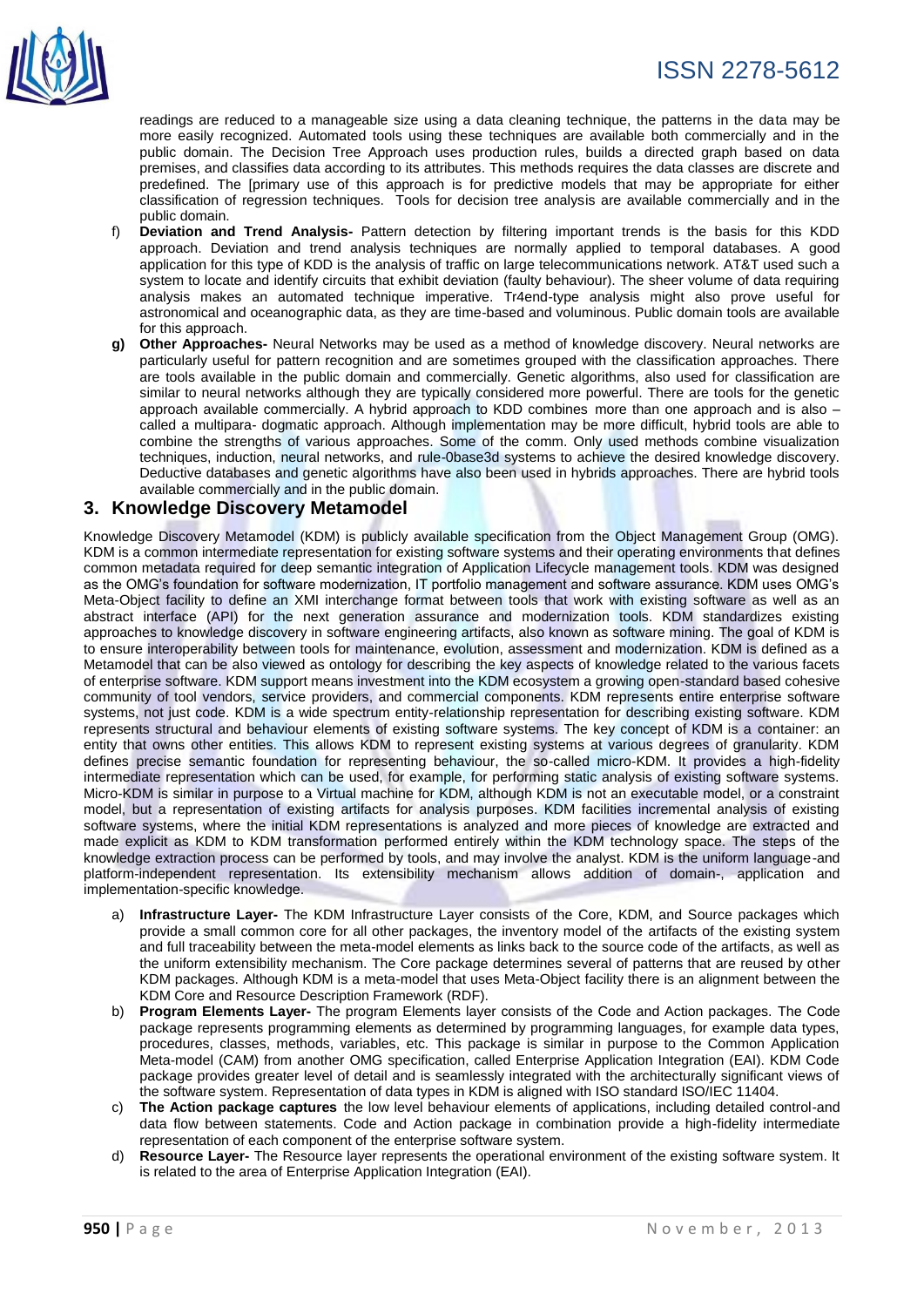

- Platform Package represents the operating environment of the software, related to the operating system; middleware etc. including the control flows between companies as they are determined by the runtime platform.
- UI Package represents the knowledge related to the user interfaces of the existing software system. Event Package represents the knowledge related to the event and state- transition behaviour of the existing software system.
- Data Package represents the artifacts related to persistent data, such as indexed files, relation databases and other kinds of data storage. These assets are key to enterprise software as they represent the enterprise metadata. The KDM Data package is aligned with another OMG specification, called Common Warehouse Metamodel (CWM).

#### e) **Abstractions Layer**

The Abstraction Layer represents domain and application abstractions.

- Conceptual Package represents business domain knowledge and busines rules, insofar as this information can be mined from existing applications. These packages are aligned with another OMG specification, called Semantics of Business Vocabulary and Rules (SBVR).
- Structure package describes the meta-model elements for representing the logical organization of the software system into subsystems, layers and components.
- Build Package represents the engineering view of the software system.

## **4. ON LINE ANALYTICAL PROCESSING**

On Line Analytical Processing or OLAP is an approach to quickly providing answers to analytical queries that are multidimensional in nature. OLAP is part of the broader category business intelligence, which also includes Extract transform load (ETL), relational reporting and data mining. The typical applications of OLAP are in business reporting for sales, marketing, management, reporting, business process management (BPM), budgeting and forecasting, financial reporting and similar areas. The term OLAP was created as a slight modification of the traditional database term OLTP (On Line Transaction Processing). Databases configured for OLAP employ a multidimensional data model, allowing for complex analytical and ad-hoc queries with a rapid execution time. Nigel Pendse has suggested than an alternative and perhaps more descriptive term to describe the concept of OLAP is Fast Analysis of Shared Multi-dimensional Information (FASMI). They borrow aspects of navigational databases and hierarchical databases that are speedier than their relational kin. The output of an OLAP query is typical displayed in a matrix (or pivot) format. The dimensions form the row and column of the matrix the measures, the values.

## **OLAP Types**

**4.1 MOLAP** MOLAP stands for Multidimensional Online Analytical Processing. MOLAP is the 'classic' form of MOLAP and is sometimes referred to as just OLAPO. MOLAP uses databases structures that are generally optimal for attributes such as time period, location, product or account code. The way that each dimension will be aggregated is defined in advance by one or more hierarchies. MOLAP is an alternative to the ROLAP (Relational ROLAP) technology. While both ROLAP and MOLAP analytical tools are designed to allow analysis of data through the use of a multi-dimensional data model, MOLAP differs significantly in that it requires the precomputation and storage of information in the cube – the operation known as processing. MOLAP stores this data in optimized multi-dimensional array storage, rather than in a relational database (i.e. in ROLAP).

#### **a) MOLAP Advantages**

- Fast query performance due to optimized storage, multidimensional indexing and caching.
- Smaller on-disk size of data compared to data stored in relational database due to compression techniques.
- Automated computation of higher level aggregates of the data.
- It is very compact for low dimension data sets.
- Array model provides natural indexing.
- Effective data extract achieved through the pre-structuring of aggregated data.

#### **b) MOLAP Disadvantages**

- The processing step (data load) can be quite lengthy, especially on large data volumes. This
- is usually remedied by doing only incremental processing, i.e. processing only the data which has changed (usually new data) instead of reprocessing the entire data set.
- MOLAP tools traditionally have difficulty querying models with dimensions with very high cardinality (i.e., millions of members).
- Certain MOLAP tools (e.g., Essbase) have difficult updating and querying models with more than ten dimensions. This limit differs depending on the complexity and cardinality of the dimensions in questions. It also depends on the number of facts or measures stored. Other MOLAP tools (e.g., Microsoft Analysis Services or Applix TMI) can hundreds of dimensions.
- MOLAOP approach introduces data redundancy.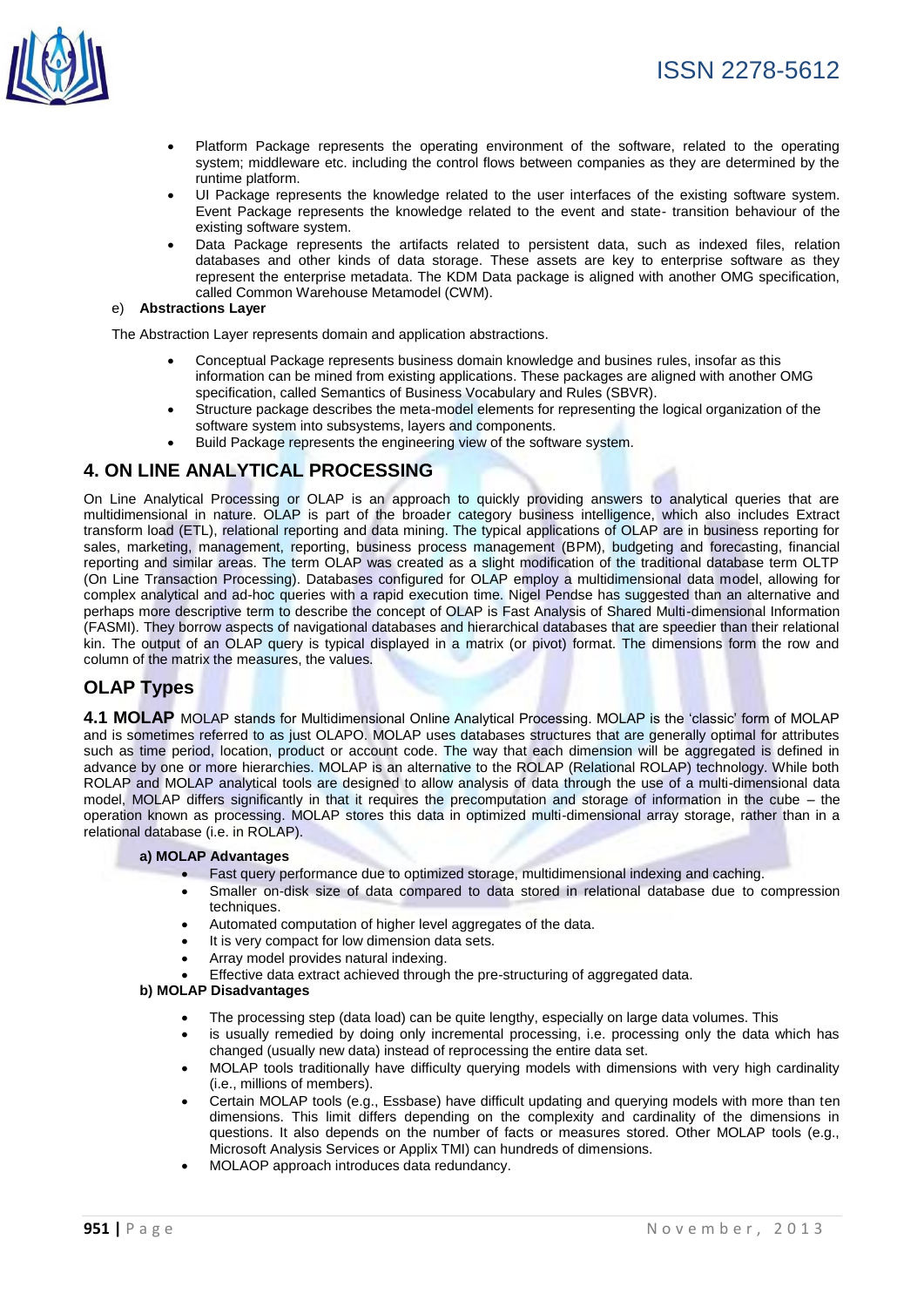

- **c) MOLAP Trends-** Most commercial OLAO tools now use a "Hybrid OLAP" (HOLAP) approach, which allows the model designer to decide which portion of the data will be stored in MOLAP and which portion in ROLAP.
- d) **MOLAP Products-** Examples of commercial products that use MOLAP are Microsoft Analysis Services,Essbase, MIS Alea and TMI. There is also an open source MOLAP server Palo.

4.2 ROLAP- ROLAP stands for Relational Online Analytical Processing. ROLAP works directly with relational databases. The base data and the dimension tables are stored as relational tables and new tables are created to hold the aggregated information depends on a specialized schema design. ROLAP is an alternative to the MOLAP (Multidimensional OLAP) technology. While both ROLAP and MOLAP analytic tools are designed to allow analysis of data through the use of a multidimensional data model, ROLAP differs significantly in that it does not require the precomputation and storage of information. Instead, ROLAP tools access the data in a relational database and generate SQL queries ti calculate information at the appropriate level when an end user requests it. With ROLAP it is possible to create additional database tables (Summary tables or aggregations) which summarize the data at any desired combination of dimensions. While ROLAP uses a relation database source, generally the database must be carefully designed for ROLAP use. A database which has designed for OLTP will not function well as a ROLAP database. Therefore, ROLAPM still involves creating an additional copy of data. However, since it is a database, a variety of technologies can be used to populate the database.

#### **a) Advantages of ROLAP**

- $\triangleright$  ROLAP is considered to be more scalable in handling large data volumes, especially models with dimensions with very high cardinality (i.e. millions of members).
- $\triangleright$  With a variety of data loading tools available, and the ability to fine tune the ETL code to the particular data model, load times are generally much shorter than with the automated
- $\triangleright$  MOLAP loads the data is stored in a standard relation database and can be accessed by any SQL reportingtool (the tool does not have to be an OLAP tool).
- ▶ ROLAP tools are better as handling non- aggregately factors or (e.g. textual descriptions). MOLAP tools tend to suffer from slow performance when querying these elements.
- $\triangleright$  By decoupling the data storage from the multidimensional model, it is possible to successfully model data that would not otherwise fit into a strict dimensional model.
- The ROLAP approach can leverage database authorization controls such as row-level security; whereby the query results will be filtered depending on a respect criteria applied for example to a given user or group of users (SQL WHERE clause).

#### **b) Disadvantages of ROLAP**

- There is a general consensus in the industry that ROLAP tools have slower performance than MOLAP tools.
- $\triangleright$  The loading of aggregate tables must be managed by custom ETL code. The ROLAP tools do not help with this task. This means additional development time and more code to support.
- $\triangleright$  When the step of creating aggregate tables is ski8pped, the query performance then suffers because the larger detailed tables must be queried. This can be partially remedied by adding
- $\triangleright$  additional aggregate tables, however it is still not practical to create aggregate tables for all combinations of dimensions/attributes.
- ▶ ROLAP relies on the general purposes database for querying and caching, and therefore several special technique employed by MOLAP tools are not available (such as special hierarchical indexing). However, modern ROLAP tools take advantage of latest improvements in SOL language such as CUBE and ROLLUP operators, DB2 Cube Views, as well as other SQL OLAP extensions. These SQL improvements can mitigate the benefits of the MOLAP tools.
- $\triangleright$  Since ROLAP tools rely SQL for all of the computations, they are not suitable when the
- $\triangleright$  model is heavy on calculations which don't translate well into SQL. Examples of such models include budgeting, allocations, financial reporting and other scenarios.

#### **c) ROLAP Trends**

The undesirable trade-off between additional ETL cost and slow query performance has ensured that most commercial OLAP tools now use a "Hybrid OLAP" (HOLAP) approach, which allows the model designer to decide which portion of the data will be stored in MOLAP and which portion in ROLAP.

#### **d) ROLAP Products**

Examples of commercial products using ROLAP include Microsoft Analysis Services, Microstrategy and Business Objects, Oracle BI (the former Siebel Analytics). There is also an open source ROLAP server-Mondrian.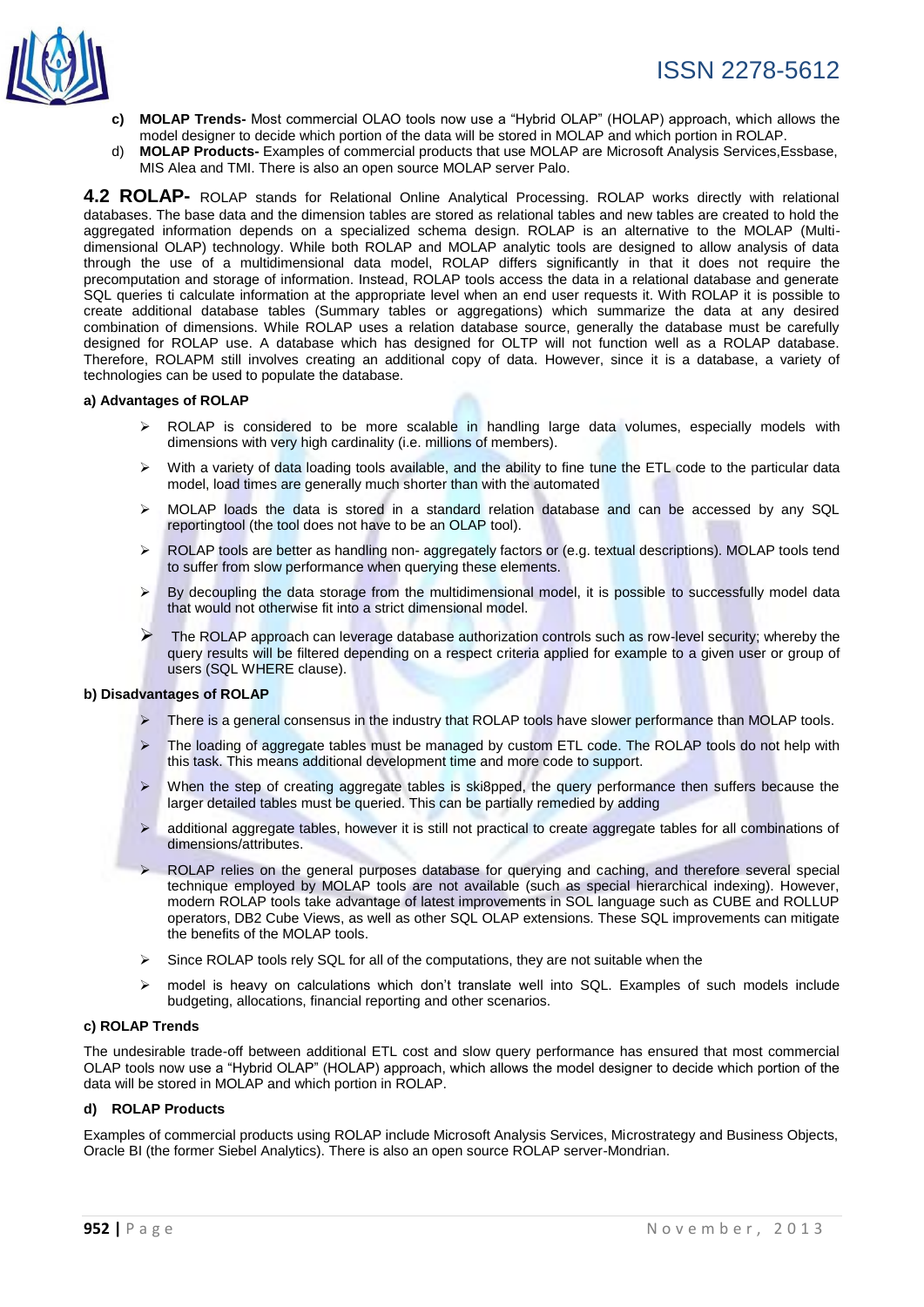

**4.3 HOLAP-** HOLAP (Hybrid Online Analytical Process) is a combination of ROLAP and MOLAP which are other possible implementation of OLAP. There is no clear agreement across the industry as to what constitutes "Hybrid OLAP", expect that a database will divide data between relational and specialized storage. For example, for some vendors, a HOLAP database will use relational tables to hold the larger quantities if detailed data, and use specialized storage for at least some aspects of the smaller quantities of more-aggregate or less-detailed data. HOLAP allows to store part of the data in the MOLAP store and another part of the data in ROLAP store. The degree of control that cube designer has over

this partitioning varies from product to product**:**

- **Vertical partitioning-** In this mode HOLAP aggregations in MOLAP for fast query performance and detailed data in ROLAP to optimize time of cube processing.
- **Horizontal partitioning-** In this mode HOLAP stores some slice of data, usually the more recent one (i.e. sliced by time dimension) in MOLAP for fast query performance, and older data in ROLAP.
- **HOLAP Products-** Examples of commercial products which support HOLAP storage mode are Microsoft Analysis Services, Micro Strategy and SAP AG BI Accelerator.

## **5. COMPARISON**

Each type has certain benefits, although there is disagreement about the specifics of the benefits between providers. Some MOLAP implementations are prone to database explosion. Database explosion is a phenomenon causing vast amounts of storage space to be used by MOLAP databases when certain common conditions are met: high numbers of dimensions, precalculated results are sparse multidimensional data. The typical mitigation technique for database explosion is not to materialize all the possible aggregation, but only the optimal subset of aggregation based on the desired performance vs. storage trade off. MOLAP generally delivers better performance due to specialized indexing and storage optimizations. MOLAP also needs less storage space compared to ROLAP because the specialized storage typically includes compression techniques. ROLAP is generally more scalable. However, large volume pre-processing is difficult to implement efficiently so it is frequently skipped. ROLAP query performance can therefore suffer. Since ROLAP relies more on the database to perform calculations, it has more limitations in the specialized functions it can use. HOLAP encompasses a range of solution that attempt to mix the best of ROLAP and MOLAP. It can generally preprocess quickly, scale, well, and offer good function support.

## **6. OTHER TYPES**

The following acronyms are also used sometimes, although they are not as widespread as the ones above:

- WOLAP Web-based OLAP
- DOLAP- Desktop OLAP
- RTOLAP Real Time OLAP
- SOLAP Spatial OLAP

#### OLAP APIs and Query languages

Unlike relational database- which had SQL as the standard query language, and widespread APIs such as ODBC, JDBC and OLEDB – there was no such unification in the OLAP worlds for a long time. The first real standard API was OLEDB for OLAP (ODBO) specification from Microsoft which appeared in 1997 and introduced the MDX query language. Several OLAP vendors- both server and client- adopted it. In 2001 Microsoft and Hyperion announced the XML for Analysis specification, which was endorsed by most of the OLAP vendors. Since this also used MDX as a query language, MDEX became the de-facto standard in the OLAP world.

## **7. OLE DB for OLAP (ODBO)**

OLE DB for OLAP (abbreviated ODBO) is a Microsoft published specification and an industry standard for multidimensional data processing. ODBO is the standard application programming interface (API) for exchanging metadata and data between OLAP servers as a client on a Windows Platform. ODBO extends the availability of OLEDB to access multidimensional (OLAP) data stores. ODBO is the most widely supported, multi-dimensional API to data. Platform specific to Microsoft Windows, ODBO was specifically designed for Online Analytical Processing (OLAP) systems by Microsoft as an extension to Object Linking and Embedding Database (OLE DB). ODBO uses Microsoft's Component Object Model. ODBO permits independent software vendors (ISVs) and corporate developers to create a single set of standard interfaces that allow OLAP client to access multi-dimensional data, regardless of vendors or data source. ODBO is currently supported by a wide spectrum of server and client tools.

## **8. Selecting an OLAP Application**

While selecting an OLAP that can fit your organization's need requires a closer inspection of your requirements.

- a) **Platform Choice-** The first step in narrowing the list of vendors is the strength of the OLAP tool on the platform that your organization will be using. Some vendors tend to be only Microsoft centric or have products that are better supported on a particular.
- b) **Vendor History-** There are many new OLAP vendors that have cropped up since the mid-nineties. Some of the newer companies have rewarding and rich OLAP tools that can be cost effective. Investigate how many installs the vendor has made and, if possible, interview some of the vendor's clients.